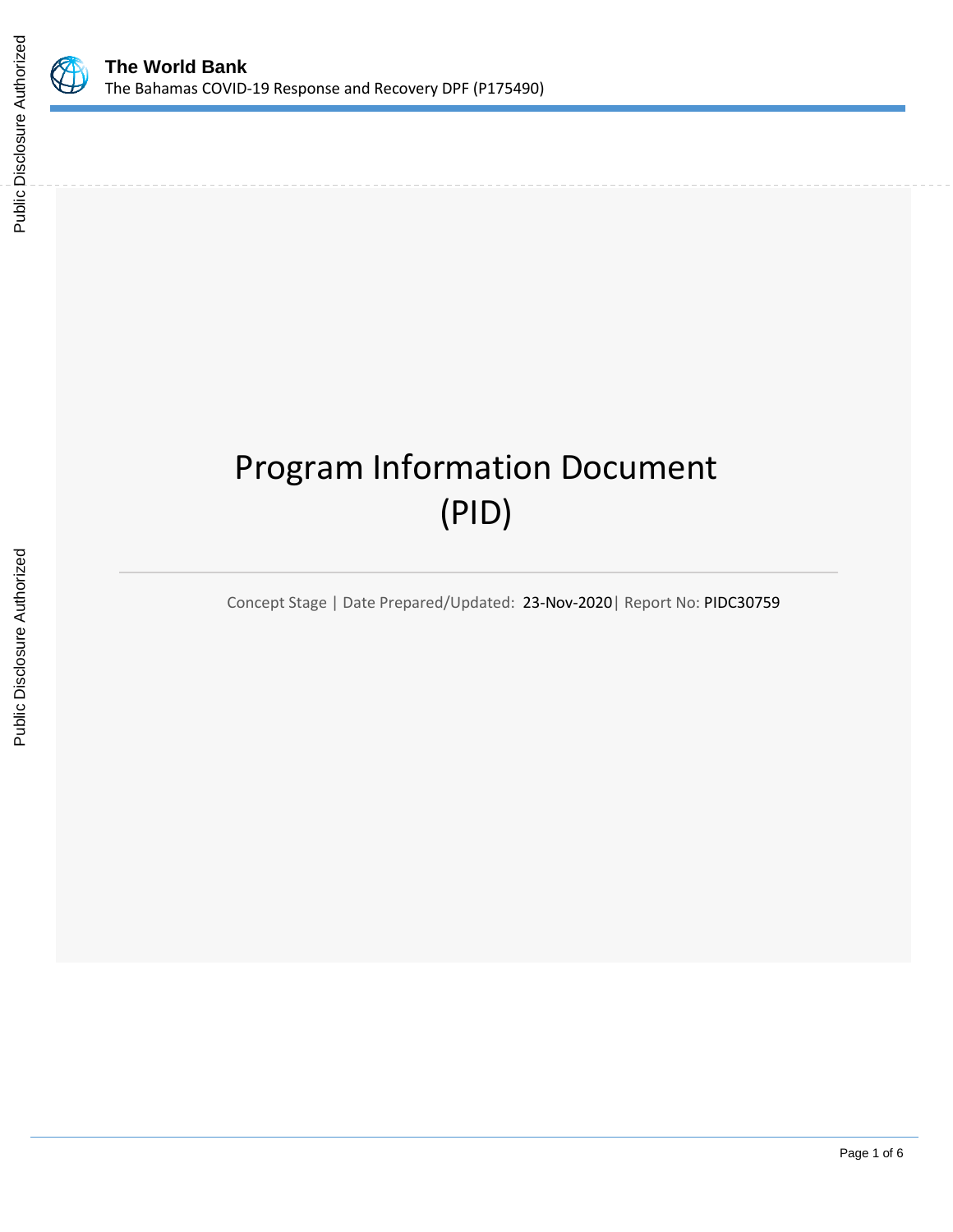

# **BASIC INFORMATION**

# **A. Basic Project Data**

| Country                             | Project ID                  | Project Name                                                   | Parent Project ID (if any)      |
|-------------------------------------|-----------------------------|----------------------------------------------------------------|---------------------------------|
| Bahamas, The                        | P175490                     | The Bahamas COVID-19<br>Response and Recovery DPF<br>(P175490) |                                 |
| Region                              | <b>Estimated Board Date</b> | Practice Area (Lead)                                           | <b>Financing Instrument</b>     |
| LATIN AMERICA AND<br>CARIBBEAN      | Mar 25, 2021                | Macroeconomics, Trade<br>and Investment                        | Development Policy<br>Financing |
| Borrower(s)                         | <b>Implementing Agency</b>  |                                                                |                                 |
| Government of The<br><b>Bahamas</b> | Ministry of Finance         |                                                                |                                 |

**Proposed Development Objective(s)** 

The Development objective is to to support COVID-19 relief and lay the foundation for resilient economic recovery in The Bahamas

**Financing (in US\$, Millions)** 

**SUMMARY**

| <b>Total Financing</b> | 100.00 |
|------------------------|--------|
|                        |        |

DETAILS

| <b>Total World Bank Group Financing</b> | 100.00 |
|-----------------------------------------|--------|
| World Bank Lending                      | 100.00 |

Decision

The review did authorize the preparation to continue

#### **B. Introduction and Context**

#### Country Context

The Bahamas is a small island developing state that has recorded years of successive economic growth since its IBRD graduation in 1989 but continues to display high macroeconomic and fiscal vulnerabilities. The Bahamas is a chain of over 700 islands and keys in the North Atlantic Ocean. It has a population of 389,482, most of it urban and with two-thirds living on New Providence Island where Nassau, the capital, is located. As of 2019, The Bahamas GNI per capita stood at \$31,780. The Bahamas is a high-income service economy heavily dependent on tourism and financial services. Its GDP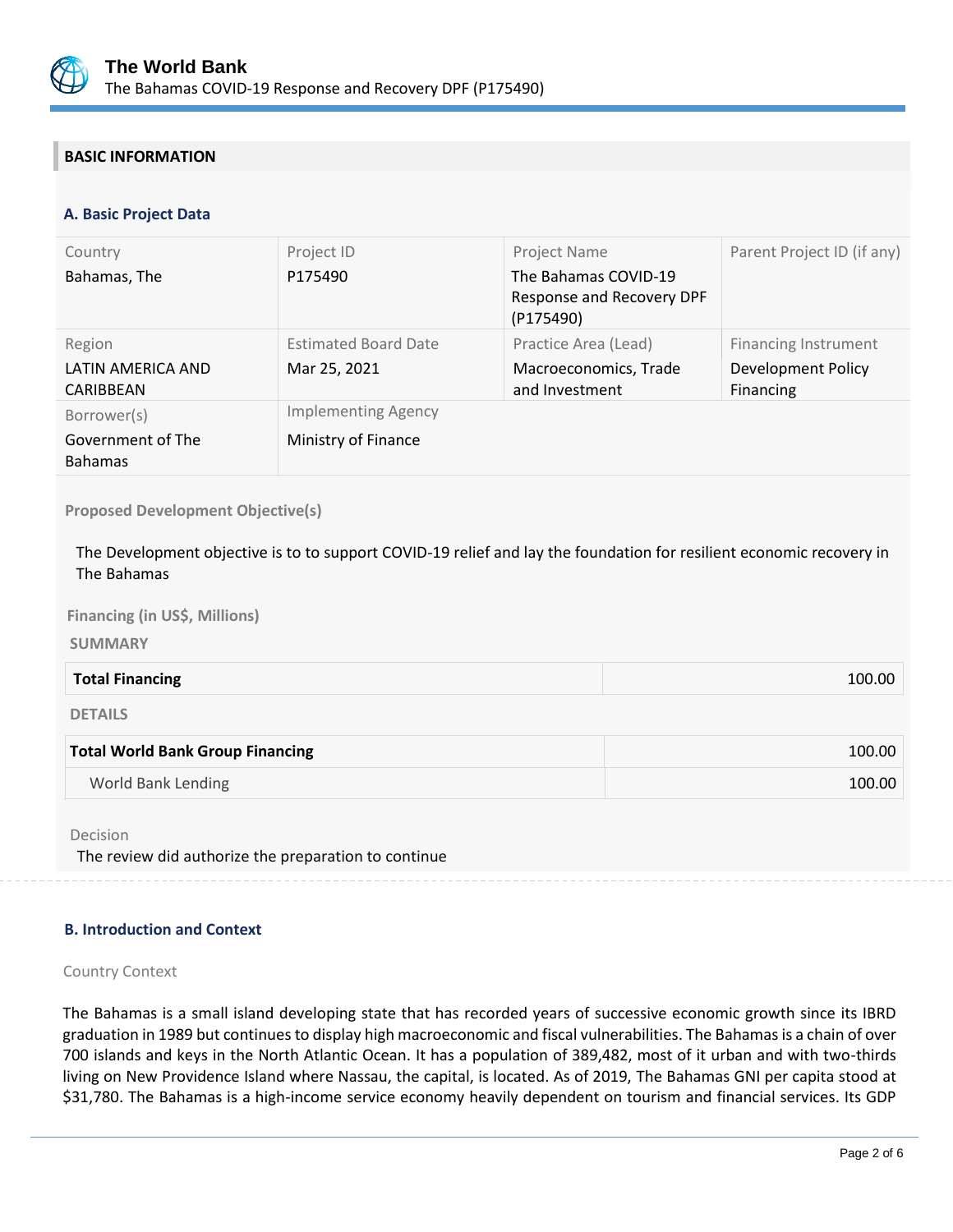

has risen steadily over the past four decades from US\$3.1 billion in 1990 to US\$13.4 billion in 2019. Nevertheless, poverty was around 13 percent, and unemployment was almost 10 percent before the COVID-19 crisis started. Further, the country's economic position remains vulnerable due to its small size, high dependence on tourism, and vulnerability to natural disasters like hurricanes. The Bahamas remains one of the most tourism dependent countries in the world. This sector has been particularly hard hit by COVID-19 both in terms of revenue and employment since about half of the labor force works directly or indirectly in tourism. The economy also includes a significant financial sector.

The COVID-19 pandemic comes on the heels of the devastation from Hurricane Dorian. In early September 2019, Category 5 Hurricane Dorian, the strongest storm in The Bahamas' history, caused widespread social, economic, and personal costs in two major centers of economic activity—the islands of Abaco and Grand Bahama. Correspondingly, these developments exerted an extraordinary burden on the public finances at a time when the government, having enacted a fiscal responsibility law in November 2019, was achieving its targets to reduce the fiscal deficit to GDP and debt to more sustainable levels. A Damage and Loss Assessment on the four primary sectors (social, infrastructure, productive and environment) on the affected islands estimated the cost of damages at US\$2.5 billion<sup>1</sup> (20 percent of GDP). Economic growth slowed down to 1.2 percent in 2019 compared to 3.0 percent in 2018.

The Bahamas is highly exposed and vulnerable to climate change and natural hazards, with the disaster and destruction from Hurricane Dorian as a preview of potential future events. Climate change and global health risks, such as the current COVID-19 pandemic, increase the country's exposure to shocks and stresses, while the underlying vulnerability, particularly the socioeconomic aspects, to climate change and disasters has been exacerbated by the 2019 hurricane and the 2020 economic downturn. Sea-level rise associated with increasing temperatures due to climate change threatens The Bahamas' low-lying islands. Climate change impacts, including anticipated increases in temperatures and changing precipitation patterns, are expected to worsen the frequency, intensity, and impacts of extreme weather events. Extreme weather events, in particular hurricanes, are common and can significantly impact economic growth and social development. In addition to the severe impacts of Hurricane Dorian in 2019, the country faces an average annual loss from windstorms of US\$850 million and a probable maximum loss for a 250-year event of US\$20.5 billion – nearly 45 percent of the country's capital stock. At the same time, climate change may interact with other shocks, such as the COVID-19 pandemic, as it impacts the wellbeing of the poor and vulnerable population disproportionately, undermines environmental determinants of health, and places additional stress on health systems and infrastructure. In addition, as the frequency, intensity, and impacts of extreme weather events is likely to worsen due to the high climate change exposure of The Bahamas, firms need to adapt to observed and anticipated risks, including by making organizational changes, adjusting their investment choices, and climate-proofing their business practices.

The COVID-19 crisis led to an unprecedented sudden stop in tourism and a deep reduction in economic activity, with an expected GDP contraction of 14.8 percent this year. In response, the government announced various support measures totaling US\$121.7 million (1 percent of GDP). As of November 22, 2020, The Bahamas had 7,413 confirmed COVID-19 cases, with 163 deaths (1,903 cases and 41 deaths per 100,000 of population), making the country among the hardest hit in the Caribbean.

The Bahamas' macroeconomic framework is appropriate for development policy financing. The authorities' policy responses to two major external shocks have been appropriate. The proposed operation will support a set of measures to further enhance debt and fiscal sustainability as well as financial stability, further strengthening this framework. Prior to COVID-19, the government implemented notable structural fiscal reforms. In October 2018, the authorities adopted

 $1$  Of which approximately 9% or \$225 million was attributed to the public sector. The total revenue and other income losses were estimated at \$717.3 million, with the public sector accounting for 16% or \$114.8 million. Additional costs, mostly for clean-up, were estimated at \$220.9 million.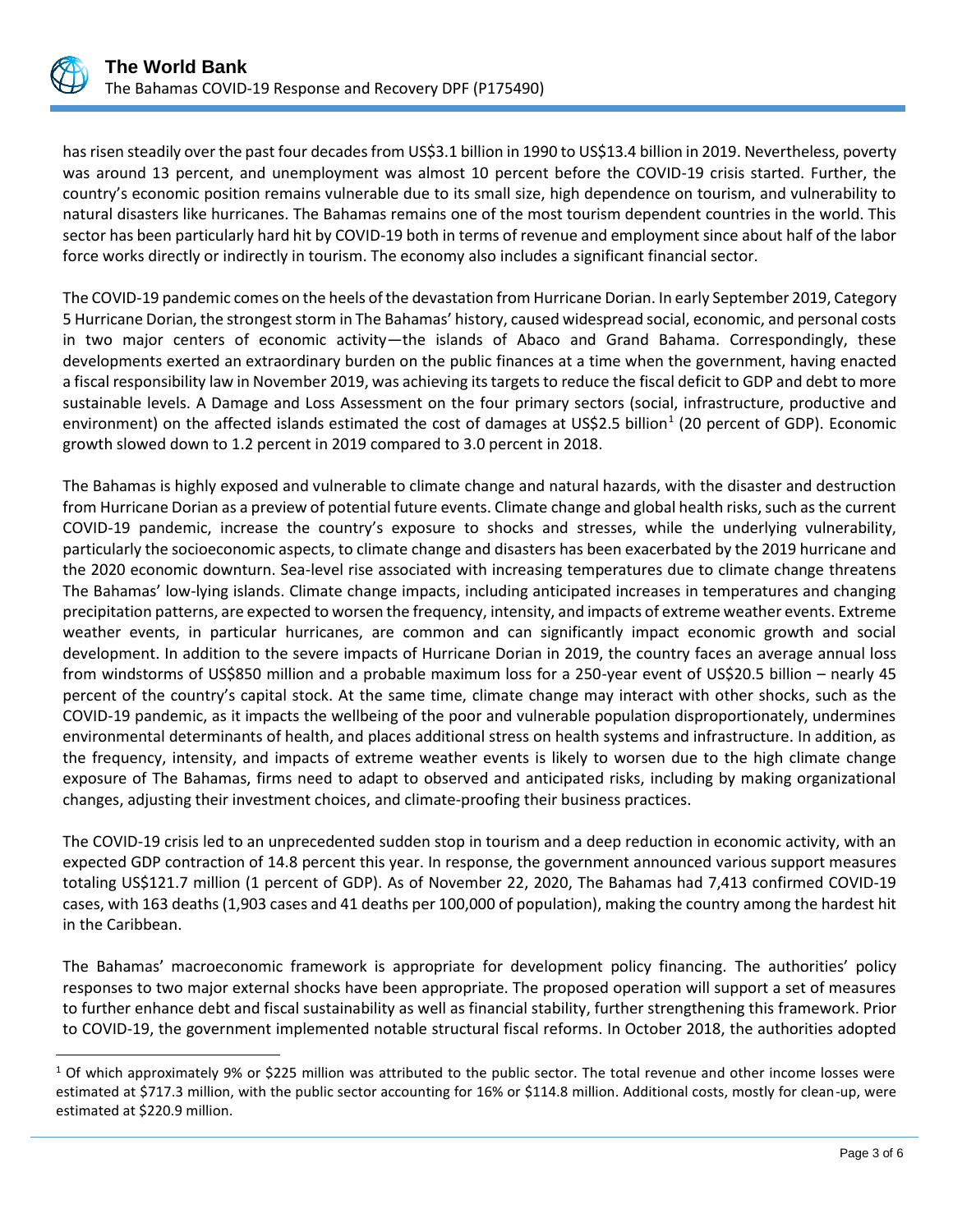

the Fiscal Responsibility Act (FRA) and other Public Fiscal Management (PFM) initiatives aimed at improving fiscal transparency and guiding fiscal policymaking. The government activated the FRA's escape clause after Hurricane Dorian hit the country. This allows the authorities to postpone the implementation of their fiscal consolidation targets by four years. Various measures are expected to resume as the pandemic fades, including reviews of state-owned enterprise (SOE) governance, investment incentives and the pension system, enhancement of PFM to increase expenditure control and efficiency, and reform of revenue administration.

#### Relationship to CPF

There is no Country Partnership Framework for The Bahamas because it is a high-income country and an IBRD graduate. However, the proposed operation is consistent with the World Bank's COVID-19 crisis response approach paper and The Bahamas' own sector strategies. This operation is complementary to and seeks to build on the work already undertaken by the Government of The Bahamas. Access to IBRD funding is therefore on an exceptional basis to respond to the COVID-19 crisis.

# **C. Proposed Development Objective(s)**

The development objective is to support COVID-19 relief and lay the foundation for resilient economic recovery in The Bahamas.

This will be achieved through several prior actions across three mutually reinforcing pillars.

- Pillar 1 Enhancing COVID-19 relief and resilience
- Pillar 2 Strengthening financial stability and the business enviroment

Pillar 3 – Improving fiscal sustainability and resilience

#### Key Results

This operation is expected to enhance social protection for the poor and vulnerable, improve the health response to COVID-19, improve the institutional mechanisms that underpin financial stability, improve the business climate, strengthen the governance and institutional framework for public financial management and debt sustainability and improve fiscal sustainability. Key results include expanding access to food, social and health assistance to beneficiaries, the approval and implementation of critical pieces of laws, regulations, strategies, and policies.

# **D. Concept Description**

This proposed operation seeks to support the Government of The Bahamas (GoB) in responding to the COVID-19 crisis and laying the foundation for resilient recovery. The operation aims to support The Bahamas in its response and recovery to COVID-19 by: (i) protecting lives and saving jobs and livelihoods; and (ii) strengthening policies, institutions, and investments for a resilient and sustainable recovery.

The proposed operation directly addresses three of the most critical challenges facing The Bahamas. Firstly, it supports COVID-19 relief efforts for the poor and vulnerable by providing unemployment benefits and social and health assistance; secondly, it enhances financial stability and the business environment to support inclusive growth; and, thirdly, it strengthens the institutional and governance frameworks for public financial management, debt sustainability, and fiscal responsibility. In doing so, the operation will contribute to implementation of the overarching five-year strategic plan of the GoB as outlined by the Governor General in the Throne Speech to Parliament on May 24, 2017.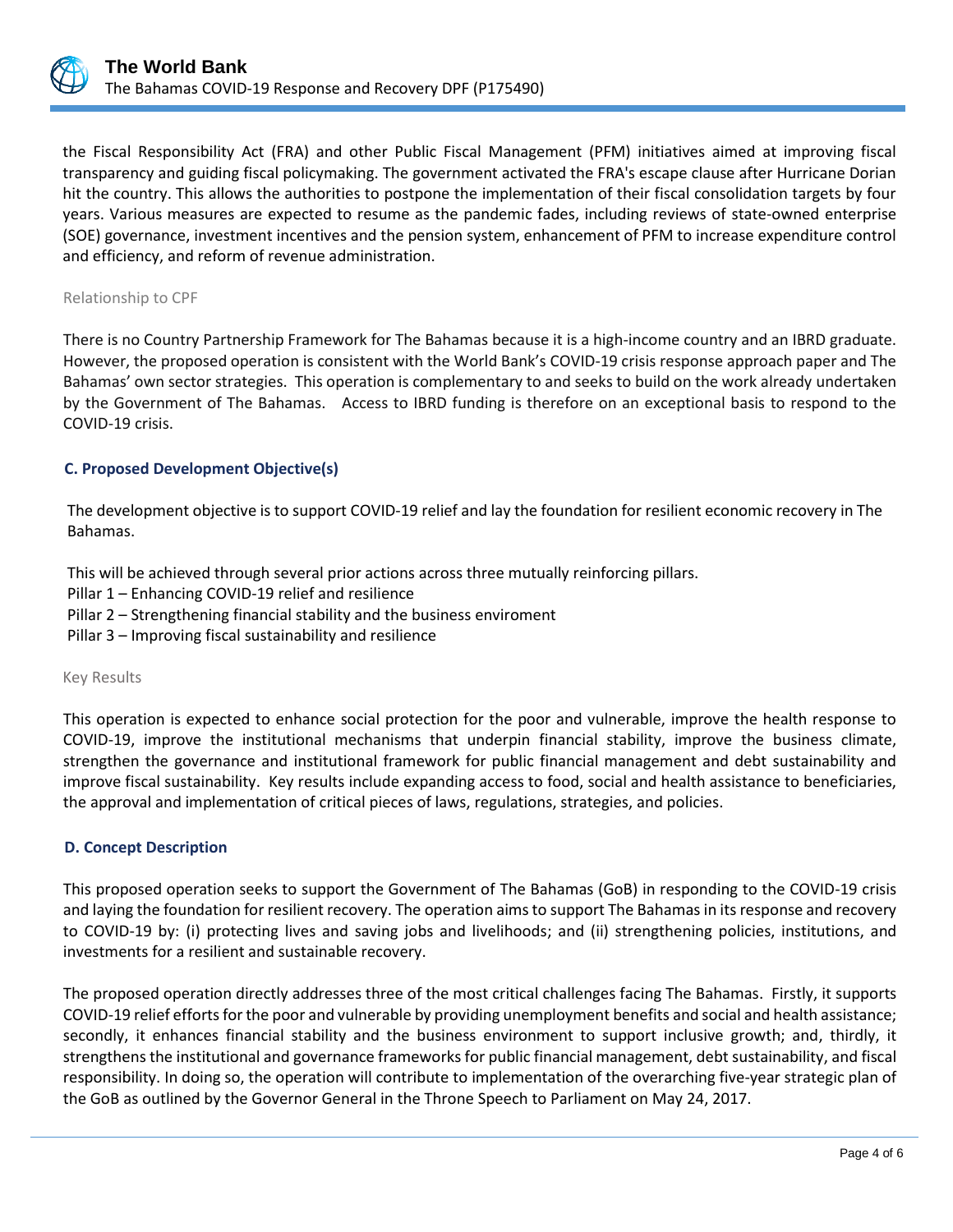

The operation's three pillars are closely aligned with the World Bank's COVID-19 crisis response approach paper that focuses on helping countries address the crisis and transition to recovery through a combination of saving lives threatened by the coronavirus, protecting the poor and vulnerable, maintaining the foundations for the private sector, and strengthening the policies and institutions for resilience based on transparent, sustainable debt and investments. The actions supported relate to the following national outcomes: effective social and health assistance, a stable financial sector and enabling the business environment, effective governance in public financial management, debt transparency and fiscal responsibility.

The first pillar supports providing relief to the poor and vulnerable and saving lives through the expansion and increase in individuals' access to income support, food security, social assistance, and COVID-19 vaccines.

The second pillar supports reforms geared towards financial stability and strengthening the business environment for inclusive growth. These measures will be key to underpin the Government of The Bahamas' strategy for economic growth and development. A stable financial sector that efficiently intermediates savings into investments and supports private sector growth is critical to sustainable economic growth. Equally important is the need to create a business-friendly environment to support private sector productivity, competitiveness, and growth.

The third pillar supports the reforms geared towards strengthening the institutional mechanisms that underpin fiscal responsibility, attenuates fiscal risks associated with SOEs, and improves transparency and sustainability of public financial management and public debt. Policy measures supported by this pillar are crucial for the government's ongoing fiscal consolidation and debt sustainability agenda.

# **E. Poverty and Social Impacts, and Environmental, Forests, and Other Natural Resource Aspects**

# Poverty and Social Impacts

The operation's prior actions related to mitigation of the COVID-19 crisis are expected to have immediate positive social impacts and to contribute to poverty alleviation in the short run. The prior actions aimed at promoting and facilitating resilient recovery are expected to have similar impacts in the medium term.

Environmental, Forests, and Other Natural Resource Aspect

The proposed operation is not expected to have any significant negative impacts, and may have positive impacts, on The Bahamas' environment, forests, and natural resources. The enhancement of social protection, as well as the resources expected to flow to vulnerable communities, will increase these populations' resilience to climate-related risks which are compounded by the COVID-19 pandemic. The operation's prior actions related to public financial management are expected to have a positive impact on the economy's resilience to climate change.

# **CONTACT POINT**

#### **World Bank**

Anton Dobronogov Senior Economist